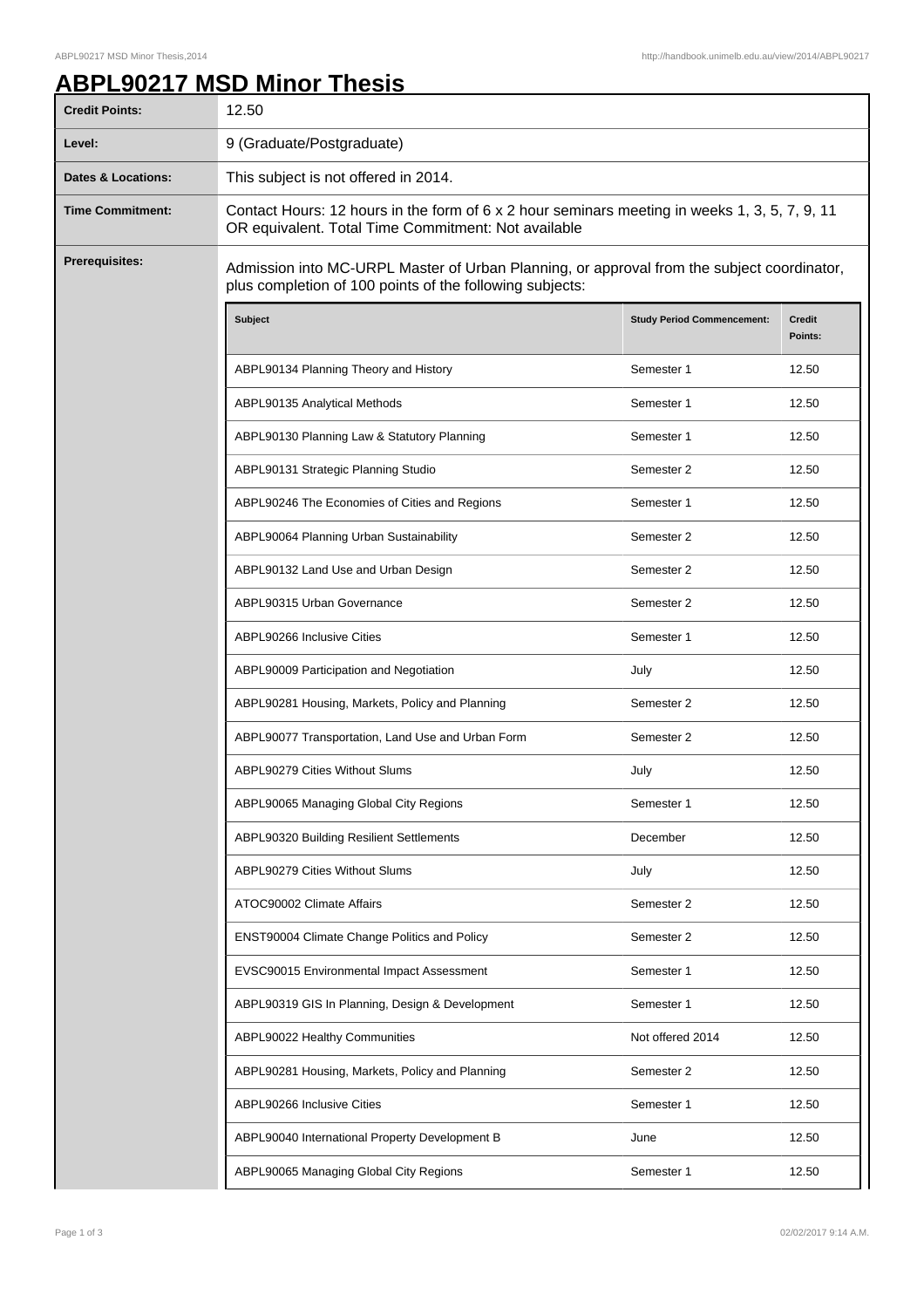|                                                   | ABPL90306 MUP Independent Study                                                                                                                                                                                                                                                                                                                                                                                                                                                                                                                                                                                                                                                                                                                                                                                                                                                                                              | January, Semester 1,<br>Semester 2 | 12.50                    |
|---------------------------------------------------|------------------------------------------------------------------------------------------------------------------------------------------------------------------------------------------------------------------------------------------------------------------------------------------------------------------------------------------------------------------------------------------------------------------------------------------------------------------------------------------------------------------------------------------------------------------------------------------------------------------------------------------------------------------------------------------------------------------------------------------------------------------------------------------------------------------------------------------------------------------------------------------------------------------------------|------------------------------------|--------------------------|
|                                                   | ABPL90009 Participation and Negotiation                                                                                                                                                                                                                                                                                                                                                                                                                                                                                                                                                                                                                                                                                                                                                                                                                                                                                      | July                               | 12.50                    |
|                                                   | ABPL90055 Planning Asia Pacific Cities Studio                                                                                                                                                                                                                                                                                                                                                                                                                                                                                                                                                                                                                                                                                                                                                                                                                                                                                | May                                | 12.50                    |
|                                                   | ABPL90026 Property Development                                                                                                                                                                                                                                                                                                                                                                                                                                                                                                                                                                                                                                                                                                                                                                                                                                                                                               | Semester 1                         | 12.50                    |
|                                                   | ABPL90090 Public Transport Network Planning                                                                                                                                                                                                                                                                                                                                                                                                                                                                                                                                                                                                                                                                                                                                                                                                                                                                                  | December                           | 12.50                    |
|                                                   | ENST90002 Social Impact Assessment and Evaluation                                                                                                                                                                                                                                                                                                                                                                                                                                                                                                                                                                                                                                                                                                                                                                                                                                                                            | Semester 2                         | 12.50                    |
|                                                   | MULT90004 Sustainability Governance and Leadership                                                                                                                                                                                                                                                                                                                                                                                                                                                                                                                                                                                                                                                                                                                                                                                                                                                                           | March, August                      | 12.50                    |
|                                                   | ABPL90056 Sustainable Transport and Public Policy                                                                                                                                                                                                                                                                                                                                                                                                                                                                                                                                                                                                                                                                                                                                                                                                                                                                            | Semester 1                         | 12.50                    |
|                                                   | ABPL90077 Transportation, Land Use and Urban Form                                                                                                                                                                                                                                                                                                                                                                                                                                                                                                                                                                                                                                                                                                                                                                                                                                                                            | Semester 2                         | 12.50                    |
|                                                   | CVEN40011 Transport Systems                                                                                                                                                                                                                                                                                                                                                                                                                                                                                                                                                                                                                                                                                                                                                                                                                                                                                                  | Not offered 2014                   | 12.50                    |
|                                                   | Under particular circumstances and with approval from the subject coordinator some or all of the<br>above prerequisites may be waived.                                                                                                                                                                                                                                                                                                                                                                                                                                                                                                                                                                                                                                                                                                                                                                                       |                                    |                          |
|                                                   | <b>OR</b><br>Admission into MC-URBDES Master of Urban Design, plus completion of the following subject:                                                                                                                                                                                                                                                                                                                                                                                                                                                                                                                                                                                                                                                                                                                                                                                                                      |                                    |                          |
|                                                   | <b>Subject</b>                                                                                                                                                                                                                                                                                                                                                                                                                                                                                                                                                                                                                                                                                                                                                                                                                                                                                                               | <b>Study Period Commencement:</b>  | <b>Credit</b><br>Points: |
|                                                   | ABPL90017 Urban Design Theory                                                                                                                                                                                                                                                                                                                                                                                                                                                                                                                                                                                                                                                                                                                                                                                                                                                                                                | Semester 1                         | 12.50                    |
|                                                   | <b>OR</b><br>Written approval from the subject coordinator and the program coordinator.                                                                                                                                                                                                                                                                                                                                                                                                                                                                                                                                                                                                                                                                                                                                                                                                                                      |                                    |                          |
| <b>Corequisites:</b>                              | None                                                                                                                                                                                                                                                                                                                                                                                                                                                                                                                                                                                                                                                                                                                                                                                                                                                                                                                         |                                    |                          |
| Recommended<br><b>Background Knowledge:</b>       | None                                                                                                                                                                                                                                                                                                                                                                                                                                                                                                                                                                                                                                                                                                                                                                                                                                                                                                                         |                                    |                          |
| <b>Non Allowed Subjects:</b>                      | ABPL90217 MUP Minor Thesis (1) (Masters) (//view/2011/ABPL90217)                                                                                                                                                                                                                                                                                                                                                                                                                                                                                                                                                                                                                                                                                                                                                                                                                                                             |                                    |                          |
| <b>Core Participation</b><br><b>Requirements:</b> | <p>For the purposes of considering request for Reasonable Adjustments under the Disability<br/>Standards for Education (Cwth 2005), and Student Support and Engagement Policy, academic<br/>requirements for this subject are articulated in the Subject Overview, Learning Outcomes,<br/>Assessment and Generic Skills sections of this entry.</p> <p>lt is University policy to<br/>take all reasonable steps to minimise the impact of disability upon academic study, and<br/>reasonable adjustments will be made to enhance a student's participation in the University's<br/>programs. Students who feel their disability may impact on meeting the requirements of this<br/>subject are encouraged to discuss this matter with a Faculty Student Adviser and Student<br/>Equity and Disability Support: &lt; a href="http://services.unimelb.edu.au/disability"&gt;http://<br/>services.unimelb.edu.au/disability</p> |                                    |                          |
| <b>Contact:</b>                                   | <b>Environments and Design Student Centre</b><br>Ground Floor, Baldwin Spencer (building 113)<br>Enquiries<br>Phone: 13 MELB (13 6352)<br>Web: http://edsc.unimelb.edu.au/ (http://edsc.unimelb.edu.au/) Email: edsc-<br>enquiries@unimelb.edu.au (mailto:edsc-enquiries@unimelb.edu.au)                                                                                                                                                                                                                                                                                                                                                                                                                                                                                                                                                                                                                                     |                                    |                          |
| <b>Subject Overview:</b>                          | The subject introduces students in the Faculty of Architecture, Building and Planning to the<br>skills necessary to conduct rigorous and original research. It also enables them to effectively<br>communicate their research findings in a clear and systematic manner.                                                                                                                                                                                                                                                                                                                                                                                                                                                                                                                                                                                                                                                     |                                    |                          |

 $\mathbf l$